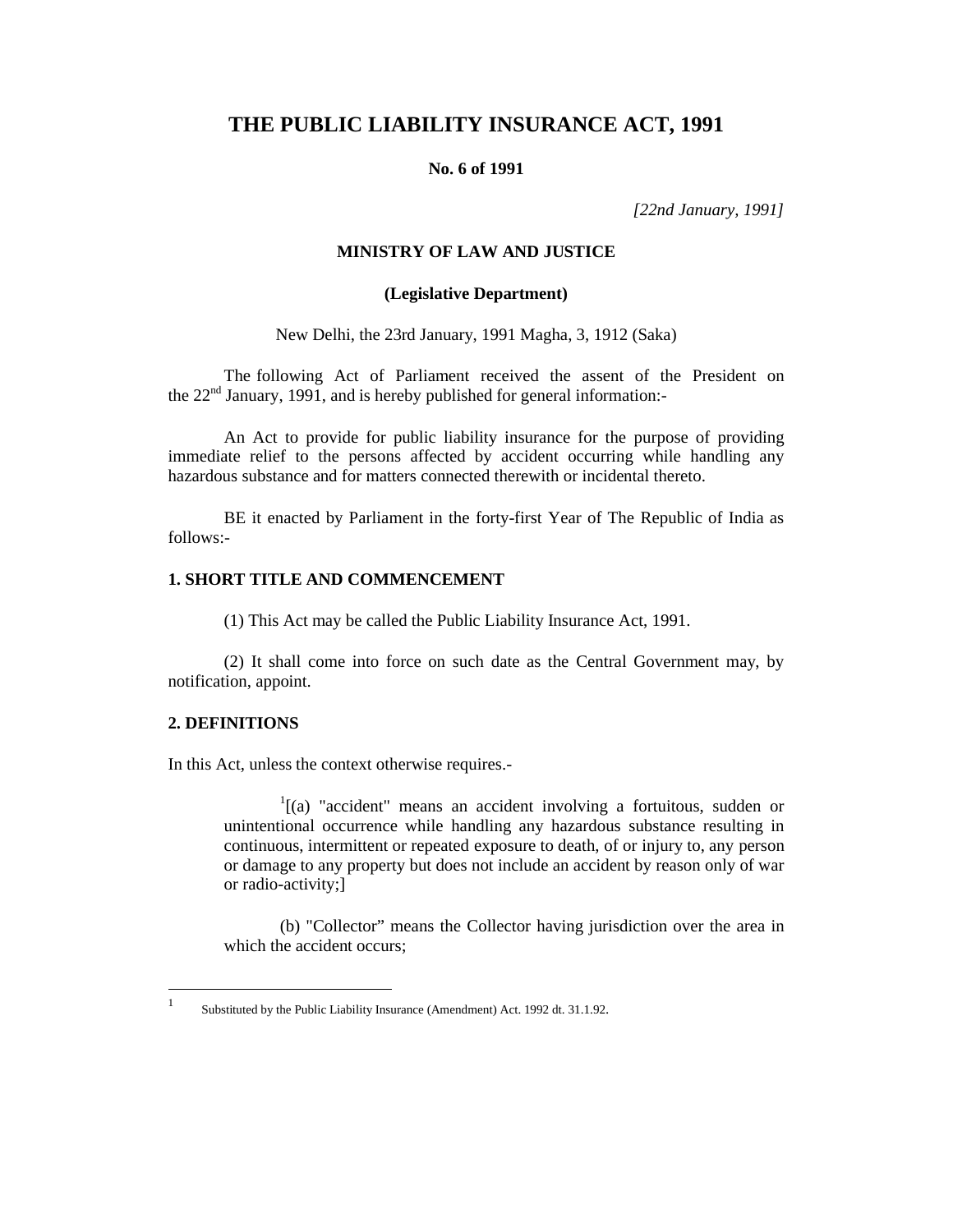(c) "handling", in relation to any hazardous substance, means the manufacture, processing, treatment, package, storage, transportation by vehicle, use, collection, destruction, conversion, offering for sale, transfer or the like of such hazardous substance;

(d)"hazardous substance" means any substance or preparation which is defined as hazardous substance under the Environment (Protection) Act, 1986 (29 of 1986), and exceeding such quantity as may be specified, by notification, by the Central Government;

(e) "insurance" means insurance against liability under sub-section (1) of section 3:

(f) "notification" means a notification published in the official Gazette;

 $\log$  "owner" means a person who owns, or has control over handling any hazardous substance at the time of accident and includes,-

(i) in the case of firm, any of its partners;

(ii) in the case of an association, any of its members; and

(iii) in the case or a company, any of its directors, managers, secretaries or other officers who is directly in charge of, and is responsible to the company for the conduct of the business of the company;]

(h) "prescribed" means prescribed by rules made under this Act;

 $2^{2}$ [(ha) "Relief Fund" means the Environmental Relief Fund establishment under section 7A]

(i) "rules" means rules made under this Act;

(ii) "vehicle" means any mode of surface transport other than railways.

<sup>1</sup> Substituted by the Public Liability Insurance (Amendment) Act. 1992, dated 31.1.1992.

Substituted, Ibid.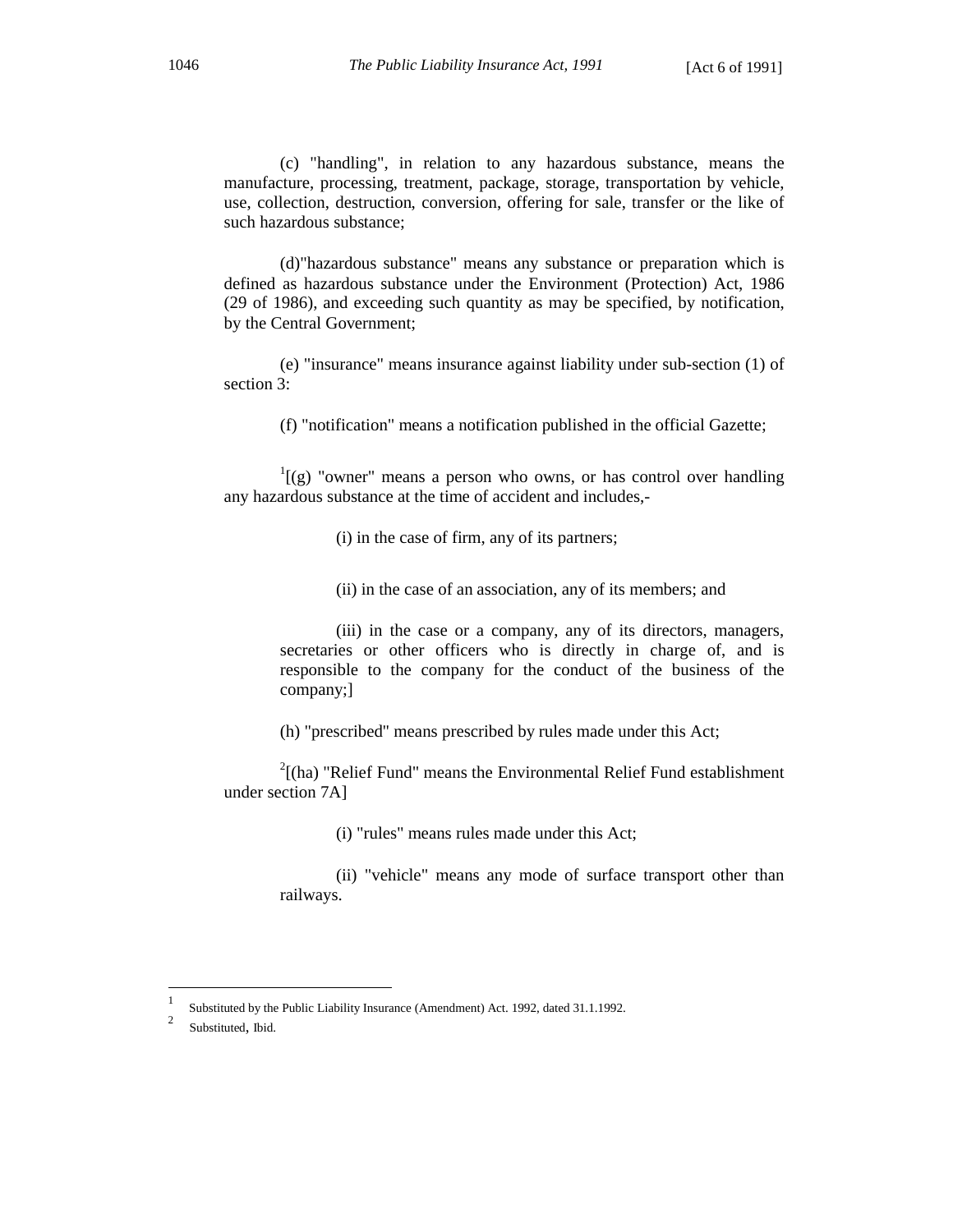# **3. LIABILITY TO GIVE RELIEF IN CERTAIN CASES ON PRINCIPLE OF NO FAULT**

(1) Where death or injury to any person (other than a workman) or damage to any property has resulted from an accident, the owner shall-be liable to give such relief as is specified in Schedule for such death, injury or damage.

(2) In any claim for relief under sub-section (I) (hereinafter referred to in this Act as claim for relief), the claimant shall not be required to plead and establish that the death, injury or damage in respect of which the claim has been made was due to any wrongful act, neglect or default of any person.

*Explanation.-*For the purpose of this section,-

(i) "workman" has the meaning assigned to it in the Workmen's Compensation Act, 1923 (8 of 1923);

(ii) "injury" includes permanent total or permanent partial disability or sickness resulting out of an accident.

# **4. LIABILITY OF OWNER TO TAKE OUT INSURANCE POLICIES**

(1) Every owner shall take out, before he starts handling any hazardous substance, one or more insurance policies providing for contracts of insurance thereby he is insured against liability to give relief under sub-section (1) of section 3;

Provided that any owner handling any hazardous substance immediately before the commencement of this Act shall take out such insurance policy or policies as soon as may be and in any case within a period of one year from such commencement.

(2) Every owner shall get the insurance policy, referred to in subsection (1), renewed from time to time before the expiry of the period of validity thereof so that the insurance policies may remain in force throughout the period during which such handling is continued.

 $<sup>1</sup>$ [(2A) No insurance policy taken out by an owner shall be for a amount</sup> less than the amount of the paid-up capital of the under taking handling any hazardous substance and owned or controlled by that owner and more than the amount, not exceeding fifty crore rupees, as may be prescribed.

*Explanation.-* "Paid-up capital" in this sub-section means, in the case of an owner not being a company, the market value of all assets and stocks of the undertaking on the date of contracts of insurance.

<sup>1</sup> Inserted by the Public Liability Insurance (Amendment) Act, 1992 dt. 31.1.1992.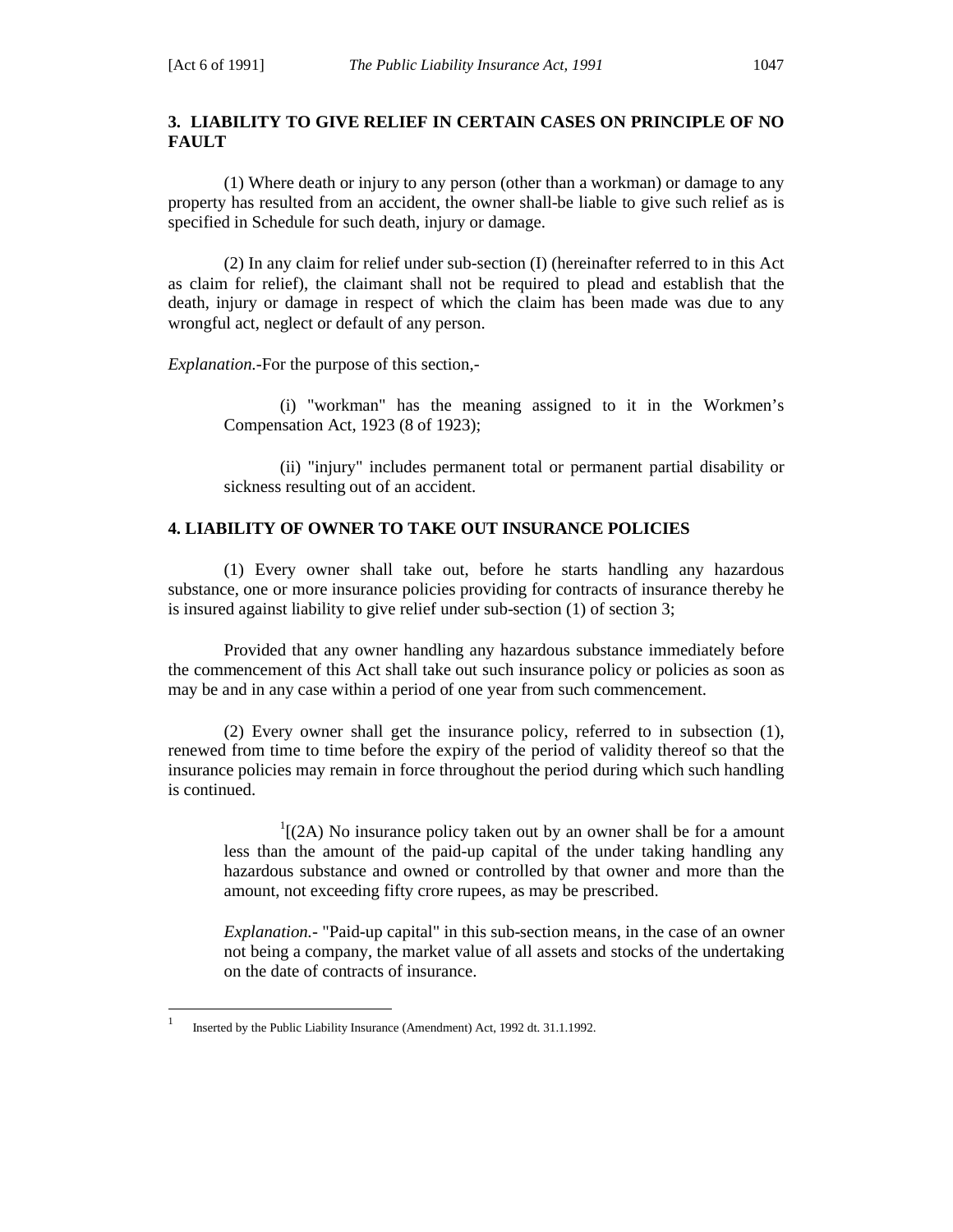(2B) The liability of the insurer under one insurance policy shall not exceed the amount specified in the terms of the contract of insurance in that insurance policy.

(2C) Every owner shall also, together with the amount of premium, pay to the insurer, for being credited to the Relief Fund established under section 7A, such further amount, not exceeding the amount of premium, as may be prescribed.

(2D) The insurer shall remit the further amount received from the owner under sub-section (2C) to the Relief Fund in such manner and within such period as may be prescribed and where the insurer fails to so remit the further amount, such amount shall be recoverable from insurer as arrears of land revenue or of public demand.]

(3)The Central Government may, by notification, exempt from the operation of sub-section (1) any owner, namely:-

- (a) the Central Government;
- (b) any State Government,
- (c) any corporation owned or controlled by the Central Government or a State Government; or
- (d) any local authority:

Provided that no such order shall be made in relation to such owner unless a fund has been established and is maintained by that owner in accordance with the rules made in this behalf for meeting any liability under sub-section (1) of section 3.

# **5. VERIFICATION AND PUBLICATION OF ACCIDENT BY COLLECTOR**

Whenever it comes to the notice of the Collector that an accident has occurred at any place within his jurisdiction, he shall verify the occurrence of such accident and cause publicity to be given in such manner as he deems fit for inviting applications under sub-section (1) of section 6

#### **6. APPLICATION FOR CLAIM FOR RELIEF**

(1) An application for claim for relief may be made-

- (a) by the person who has sustained the injury;
- (b) by the owner of the property to which the damage has been caused;
- (c) where death has resulted from the accident, by all or any of the legal representatives of the deceased; or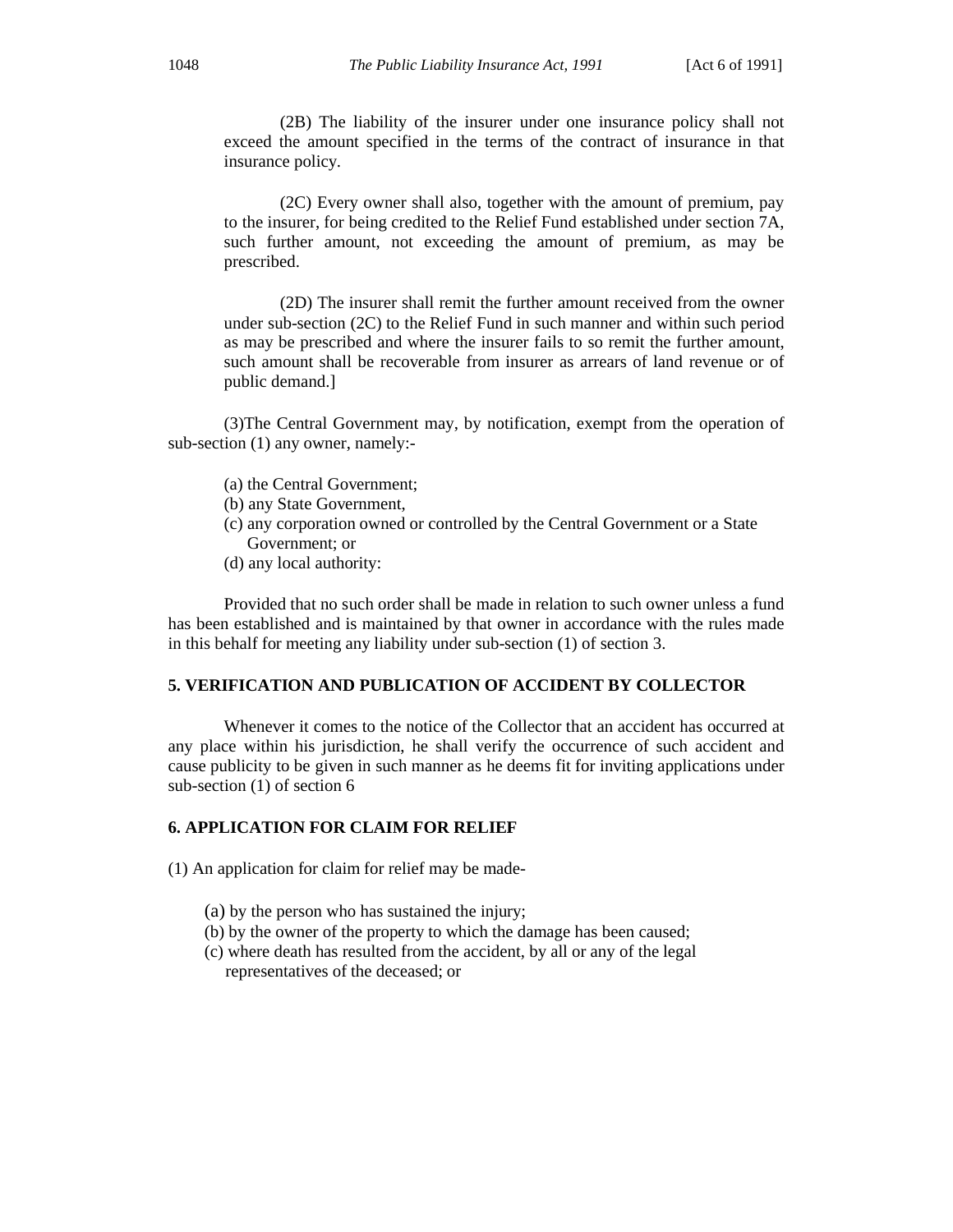(d) by any agent duly authorised by such person or owner of such property or all or any of the legal representatives of the deceased, as the case may be:

Provided that where all the legal representatives of the deceased have not joined in any such application for relief, the application shall be made on behalf of or for the benefit of all the legal representatives of the deceased and the legal representatives who have not so joined shall be impleaded as respondents to the application.

(2) Every application under sub-section (I) shall be made to the Collector and shall be in such form, contain such particulars and shall be accompanied by such documents as may be prescribed.

(3) No application for relief shall be entertained unless it is made within five years of the occurrence of the accident.

#### **7. AWARD OF RELIEF**

 $\overline{a}$ 

(1) On receipt of an application under sub-section (1) of section 6, the Collector shall after giving notice of the application to the owner and after giving the parties an opportunity of being heard, hold an inquiry into the claim or, each of he claims, and may make an award determining the amount of relief which appears to him to be just and specifying the person or persons to whom such amount of relief shall be paid.

(2) The Collector shall arrange to deliver copies of the award to the parties concerned expeditiously and in any case within a period of fifteen days from the date of the award.

 $\frac{1}{1}$ (3) When an award is made under this section,-

(a) the insurer, who is required to pay any amount in terms of such award and to the extend specified in sub-section (2B) of section 4, shall, within a period of thirty days of the date of announcement of the award, deposit that amount in such manner as the Collector may direct;

(b) the Collector shall arrange to pay from the Relief Fund, in terms of such award and in accordance with the scheme made under section 7A, to the person or persons referred to in sub-section (1) such amount in such manner as may be specified in that scheme;

(c) the owner shall, within such period, deposit such amount in such manner as the Collector may direct.]

<sup>1</sup> Substituted by the Public Liability Insurance (Amendment) Act, 1992 dt. 31.1.1992.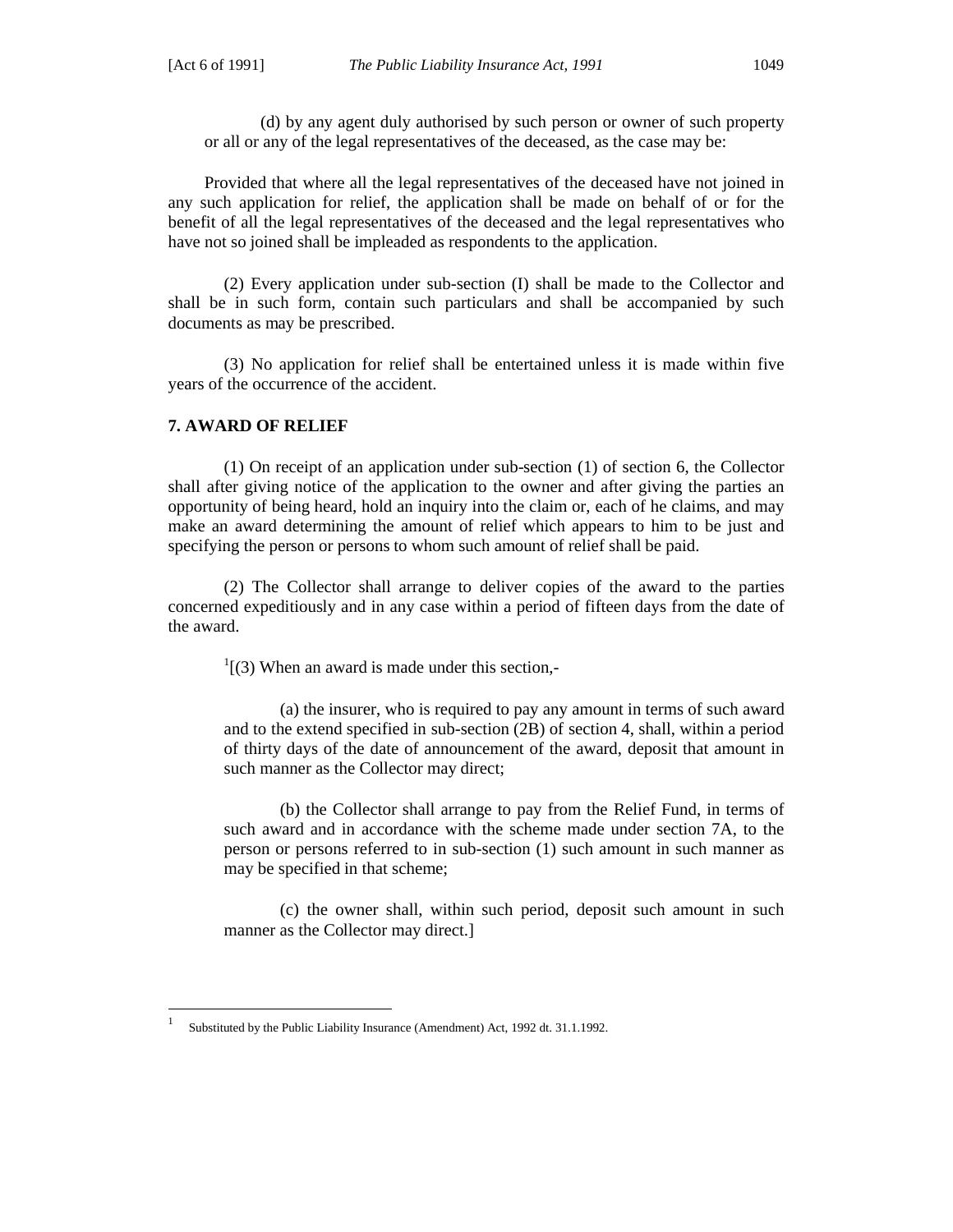(4) In holding any inquiry under sub-section (1), the Collector may, subject to any rules made in this behalf, follow such summary procedure as he thinks fit.

(5) The Collector shall have all the powers of Civil Court for the purpose of taking evidence on oath and of enforcing the attendance of witnesses and of compelling the discovery and production of documents and material objects and for such other purposes as may be prescribed; and the Collector shall be deemed to be a Civil Court for all the purposes of section 195 and Chapter XXVI of the Code of Criminal Procedure, 1973 (2 of 1974).

(6) Where the insurer or the owner against whom the award is made under subsection (1) fails to deposit the amount of such award within the period specified under sub-section (3), such amount shall be recoverable from the owner, or as the case may be, the insurer as arrears of land revenue or of public demand.

(7) A claim for relief in respect of death of, or injury to, any person or damage to any property shall be disposed of as expeditiously as possible and every endeavour shall be made to dispose of such claim within three months of the receipt of the application for relief under sub-section (1) of section 6.

 $1(8)$  Where an owner is likely to remove or dispose of his property with a view to evading payment by him of the amount of award, the Collector may, in accordance with the provisions contained in rules 1 to 4 of Order XXXIX of the First Schedule to the Code of Civil Procedure, 1908, (5 of 1908), grant a temporary injunction to restrain such act.]

# **2 [7A. ESTABLISHMENT OF ENVIRONMENTAL RELIEF FUND**

(1) the Central Government may, by notification in the official Gazette, establish a fund to be known as the Environment Relief Fund.

(2) The Relief Fund shall be utilised for paying, in accordance with the provisions of this Act and the scheme, relief under the award made by the Collector under section 7.

(3) The Central Government may, by notification in the Official Gazette, make a scheme specifying the authority in which the relief fund shall vest, the manner in which the Fund shall be administered the form and the manner in which money shall be drawn from the Relief Fund and for all other matters connected with or incidental to the administration of the Relief Fund and the payment of relief therefrom.]

<sup>1</sup> Substituted by the Public Liability Insurance (Amendment) Act, 1992 dt. 31.1.1992.

<sup>2</sup> Inserted by the Public Liability Insurance (Amendment) Act, 1992 dl. 31.1.92.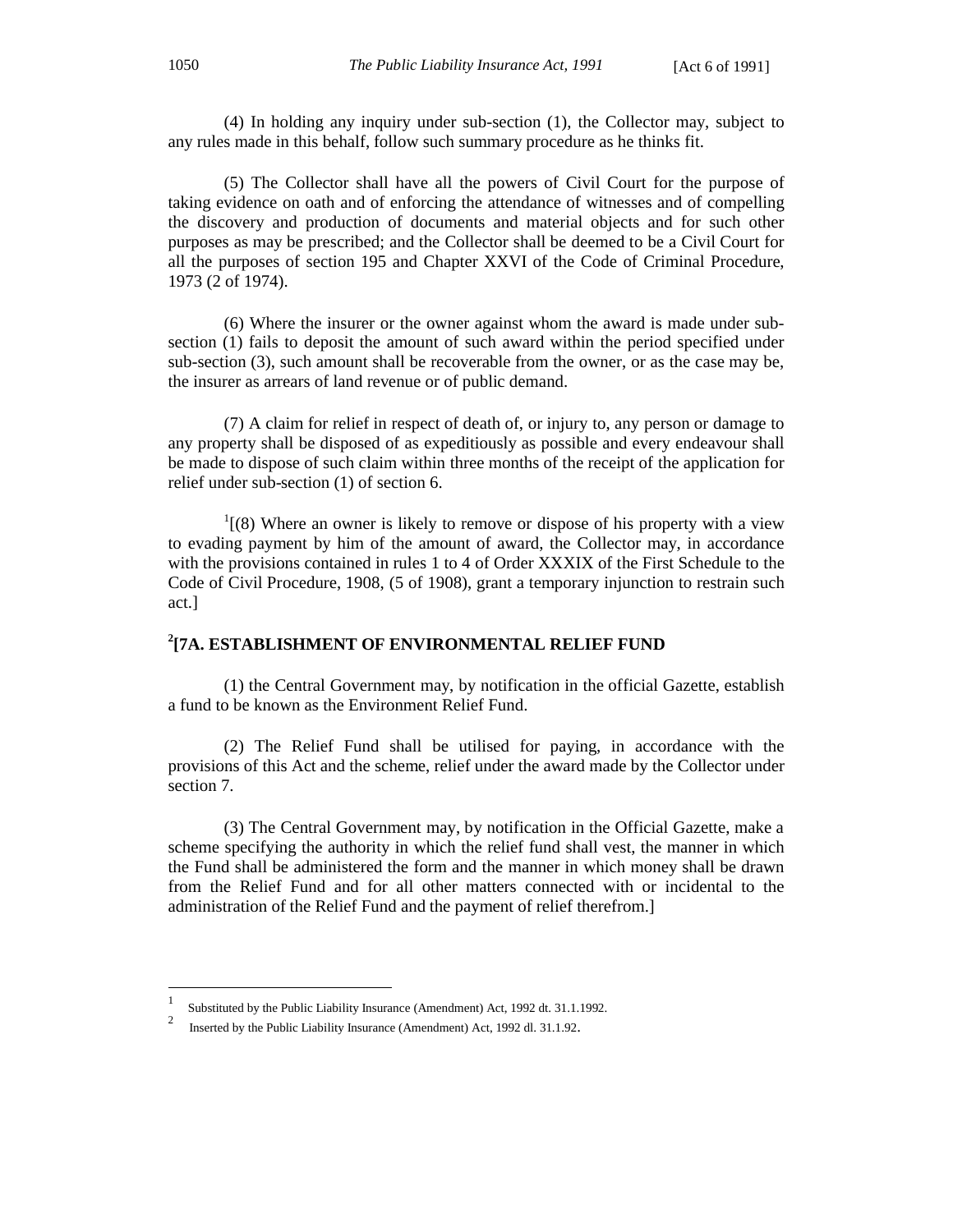# **8. PROVISIONS AS TO OTHER RIGHT TO CLAIM COMPENSATION FOR DEATH, ETC**

(1) the right to claim relief under sub-section (1) of section 3 in respect of death of, or injury to, any person or damage to any property shall be in addition to any other right to claim compensation in respect thereof under any other law for the time being in force.

(2) Notwithstanding anything contained in sub-section (1), where in respect of death of, or injury to, any person or damage to any property, the owner, liable to give claim for relief, is also liable to pay compensation under any other law, the amount of such compensation shall be reduced by the amount of relief paid under this Act.

# **9. POWER TO CALL FOR INFORMATION**

Any person authorised by the Central Government may, for the purposes of ascertaining whether any requirements of this Act or of any rule or of any direction given under this Act have been compiled with, require any owner to submit to that person such information as that person may reasonably think necessary.

# **10. POWER OF ENTRY AND INSPECTION**

Any person, authorised by the Central Government in this behalf, shall have a right to enter, at all reasonable times with such assistance as he considers necessary, any place, premises or vehicle, where hazardous substance is handled for the purpose of determining whether any provisions of this Act or of any rule or of any direction given under this Act is being or has been compiled with and such owner is bound to render all assistance to such person.

#### **11. POWER OF SEARCH AND SEIZURE**

(1) If a person, authorised by the Central Government in this behalf, has reason to believe that handling of any hazardous substance is taking place in any place premises or vehicle, in contravention of sub-section (1) of section 4, he may enter into and search such place, premises or vehicle for such handling of hazardous substance.

(2) Where, as a result of any search under sub-section (1) any handling of hazardous substance has been found in relation to which contravention of sub-section (1) of section 4 has taken place, he may seize such hazardous substance and other things which, in his opinion, will be useful for, or relevant to, any proceeding under this Act:

Provided that where it is not practicable to seize any such substance or thing he may serve on the owner an order that the owner shall not remove, part with, or otherwise deal with, the hazardous substance and such other things except with the previous permission of that person.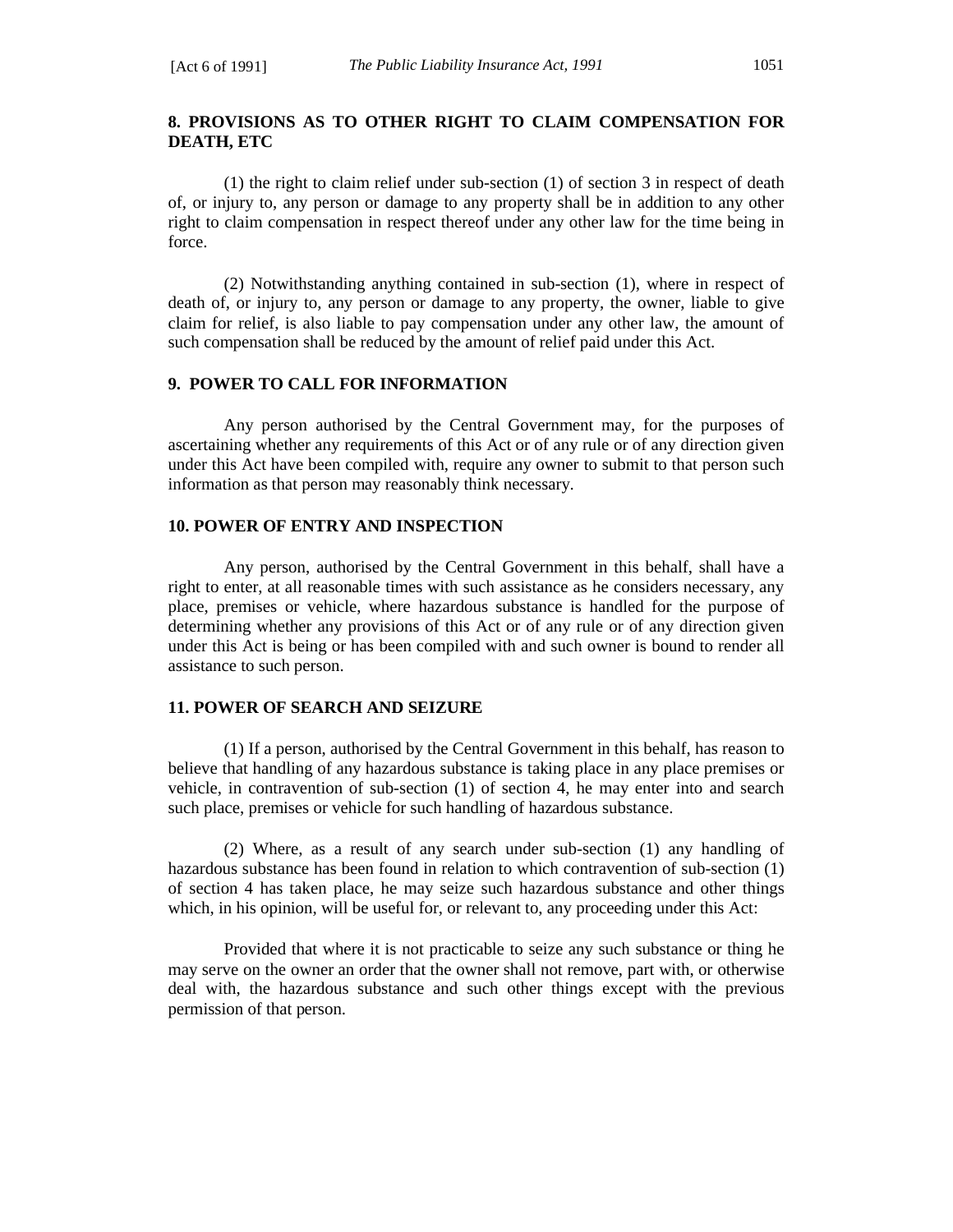(3) He may, if he has reason to believe that it is expedient so to do to prevent an accident dispose of the hazardous substance seized under sub-section (2) immediately in such manner as he may deem fit.

(4) All expenses incurred by him in the disposal of hazardous substances under sub-section (3) shall be recoverable from the owner as arrears of land revenue or of public demand.

## **12. POWER TO GIVE DIRECTIONS**

Notwithstanding anything contained in any other law but subject to the provisions of this Act, the Central Government may, in exercise of its powers and performance of its functions under this Act, issue such directions in writing as it may deem fit for the purposes of this Act to any owner or any person, officer, authority or agency and such owner, person, officer, authority or agency shall be bound to comply with such directions.

*Explanation.-*For the removal of doubts, it is hereby declared that the power to issue directions under this section includes the power to direct-

- (a) prohibition or regulation of the handling of any hazardous substance; or
- (b) stoppage or regulation of the supply of electricity, water or any other service.

# **13. POWER TO MAKE APPLICATION TO COURTS FOR RESTRAINING OWNER FROM HANDLING HAZARDOUS SUBSTANCES**

(1) If the Central Government or any person authorised by that Government in this behalf has reason to believe that any owner has been handling any hazardous substance in contravention of any of the provisions of this Act, that Government or, as the case may be, that person may make an application to a Court, not inferior to that of a Metropolitan Magistrate or a Judicial Magistrate first class for restraining such owner from such handling.

(2) On receipt of the application under sub-section (1), the Court may make such order as it deems fit.

(3) Where under sub-section (2), the Court makes an order restraining any owner from handling hazardous substance. it may. in that order-

(a) direct such owner to desist from such handling;

(b) aulhorise the Central Government or, as the case may be, the person referred to in sub-section (1), if the direction under clause (a) is not complied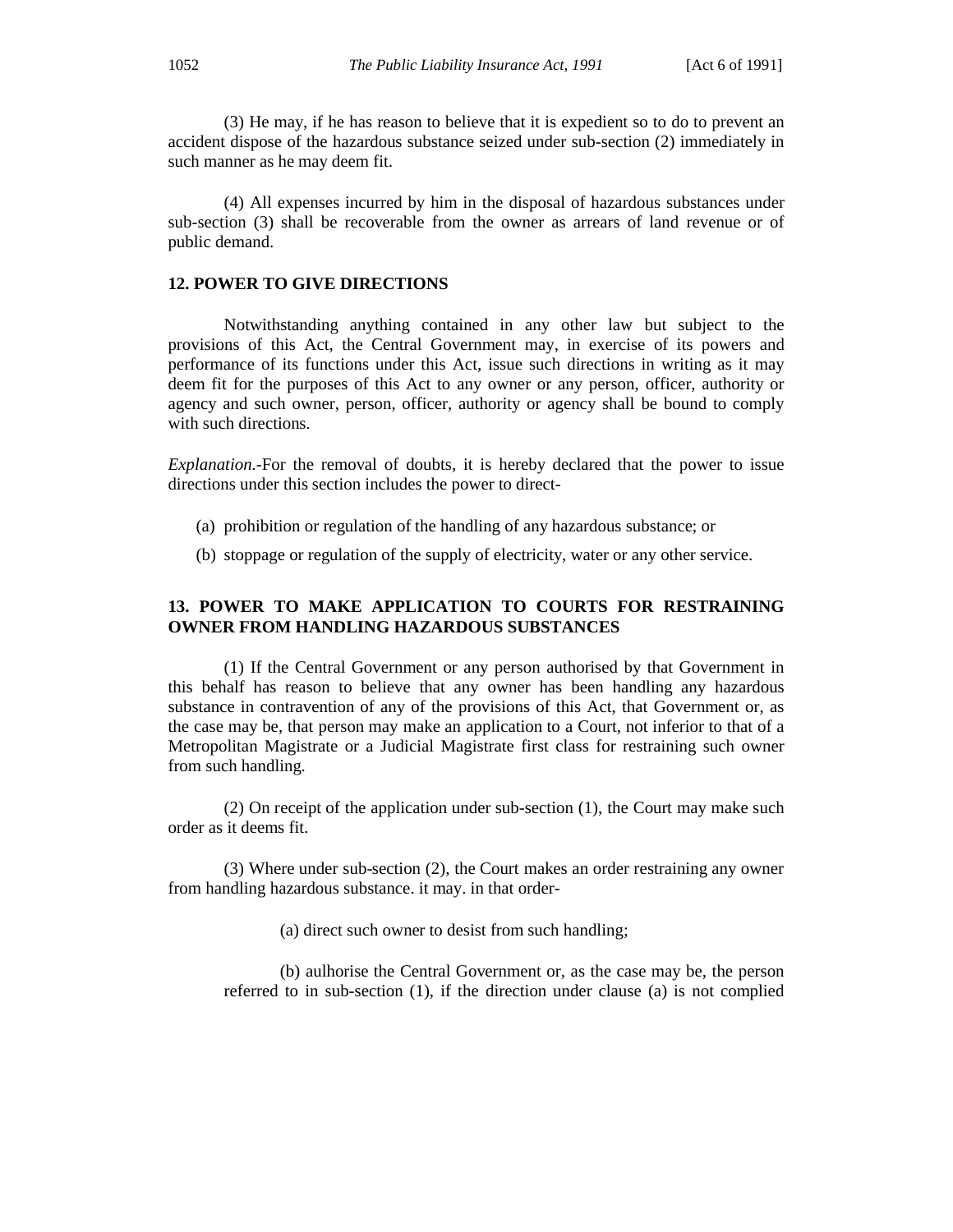with by the owner to whom such direction is issued, to implement the direction in such manner as may be specified by the Court.

(4) All expenses incurred by the Central Government, or as the case may be, the person in implementing the directions of Court under clause (b) of sub-section (3), shall be recoverable from the owner as arrears of land revenue or of public demand

# **14**. **PENALTY FOR CONTRAVENTION OF SUB-SECTION (1) OR SUB-SECTION(2) OF SECTION 4 OR FAILURE TO COMPLY WITH DIRECTIONS UNDER SECTION 12**

(1) Whoever contravenes any of the provisions of  $\frac{1}{s}$ [sub-section (1), sub-section (2), sub-section  $(2A)$  or sub-section  $(2C)$ ] of section 4 or fails to comply with any directions issued under section 12, he shall be punishable imprisonment for a term which shall not be less than one year and six months but which may extend to six years, or with fine which shall not be less than one lakh rupees, or with both.

(2) Whoever, having already been convicted of an offence under sub-section (1), is convicted for the second offence or any offence subsequent to the second offence, he shall be punishable with imprisonment for a term which shall not be less than two years but which may extend to seven years and with fine which shall not be less than one lakh rupees.

(3) Nothing contained in section 360 of thc Code of Criminal Procedure, 1973 (2 of 1974), or in the Probation of Offenders Act, 1958 (20 of 1958), shall apply to a person convicted of an offence under this Act unless such person is under eighteen years of age.

# **15. PENALTY FOR FAILURE TO COMPLY WITH DIRECTION UNDER SECTION 9 OR ORDER UNDER SECTION 11 OR OBSTRUCTING ANY PERSON IN DISCHARGE OF HIS FUNCTIONS UNDER SECTION 10 OR 11**

If any owner fails to comply with direction issued under section 9 or fails to comply with order issued under sub-section (2) of section 11, or obstructs any person in discharge of his functions under section 10 or sub-section (1) or sub-section (3) of section 11, he shall be punishable with imprisonment which may extend to three months, or with fine which may extend to ten thousand rupees, or with both.

#### **16. OFFENCES BY COMPANIES**

(1) Where any offence under this Act has been committed by a company, every person who, at the time the offence was committed, was directly in charge of, and was responsible to, the company for the conduct of the business of the company, as well as

 $\frac{1}{1}$ Substituted by the Public Liability Insurance (Amendment) Act, 1992 dt. 31.1.92.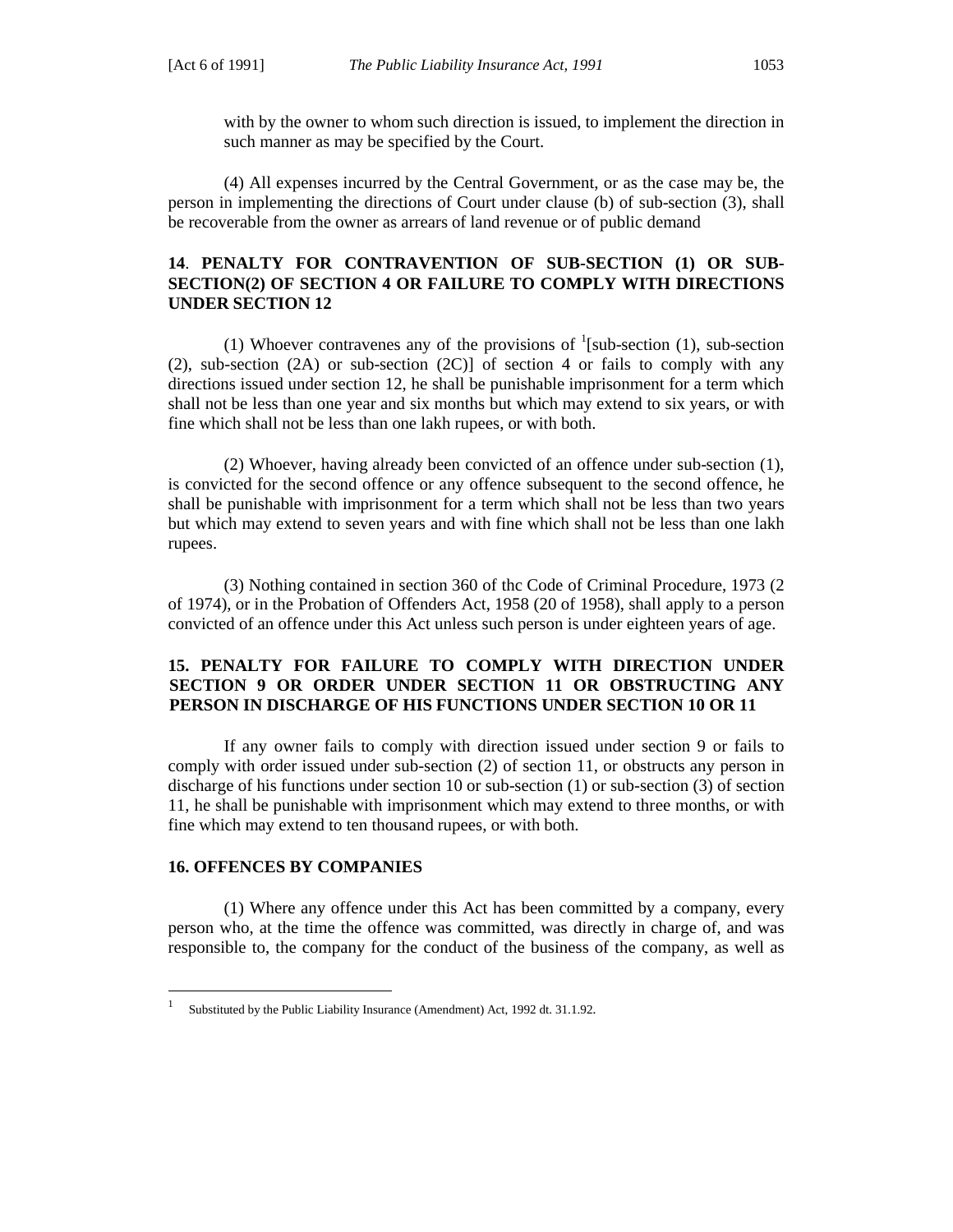the company, shall be deemed to be guilty of the offence and shall be liable to be proceeded against and punished accordingly.

Provided that nothing contained in this sub-section shall render any such person liable to any punishment provided in this Act, if he proves that the offence was committed without his knowledge or that he exercised all due diligence to prevent the commission of such offence.

(2) Notwithstanding anything contained in sub-section (1), where an offence under this Act has been committed by a company and it is proved that the offence has been committed with the consent or connivance of, or is attributable to any neglect on the part of, any director, manager, secretary or other officer of the company, such director, manager, secretary or other officer shall also be deemed to be guilty of that offence and shall be liable to be proceeded against and punished accordingly.

*Explanation--*For the purposes of this section,--

- (a) "company" means any body corporate and includes a firm or other association of individual;
- (b) "director", in relation to a firm, means a partner in the firm.

## **17. OFFENCES BY GOVERNMENT DEPARTMENTS**

Where an offence under this Act has been committed by any Department of Government, the Head of the Department shall be deemed to be guilty of the offence and shall be liable to be proceeded against and punished accordingly:

Provided that nothing contained in this section shall render such Head of the Department liable to any punishment if he proves that the offence was committed without his knowledge or that he exercised all due diligence to prevent the commission of such offence.

## **18. COGNIZANCE OF OFFENCES**

No court shall take cognizance of any offence under this Act except on a complaint made by-

(a) the Central Government or any authority or officer authorised in this behalf by that Government; or

(b) any person who has given notice of not less than sixty days in the manner prescribed, of the alleged offence and of his intention to make a complaint, to the Central Government or the authority or officer authorised as aforesaid.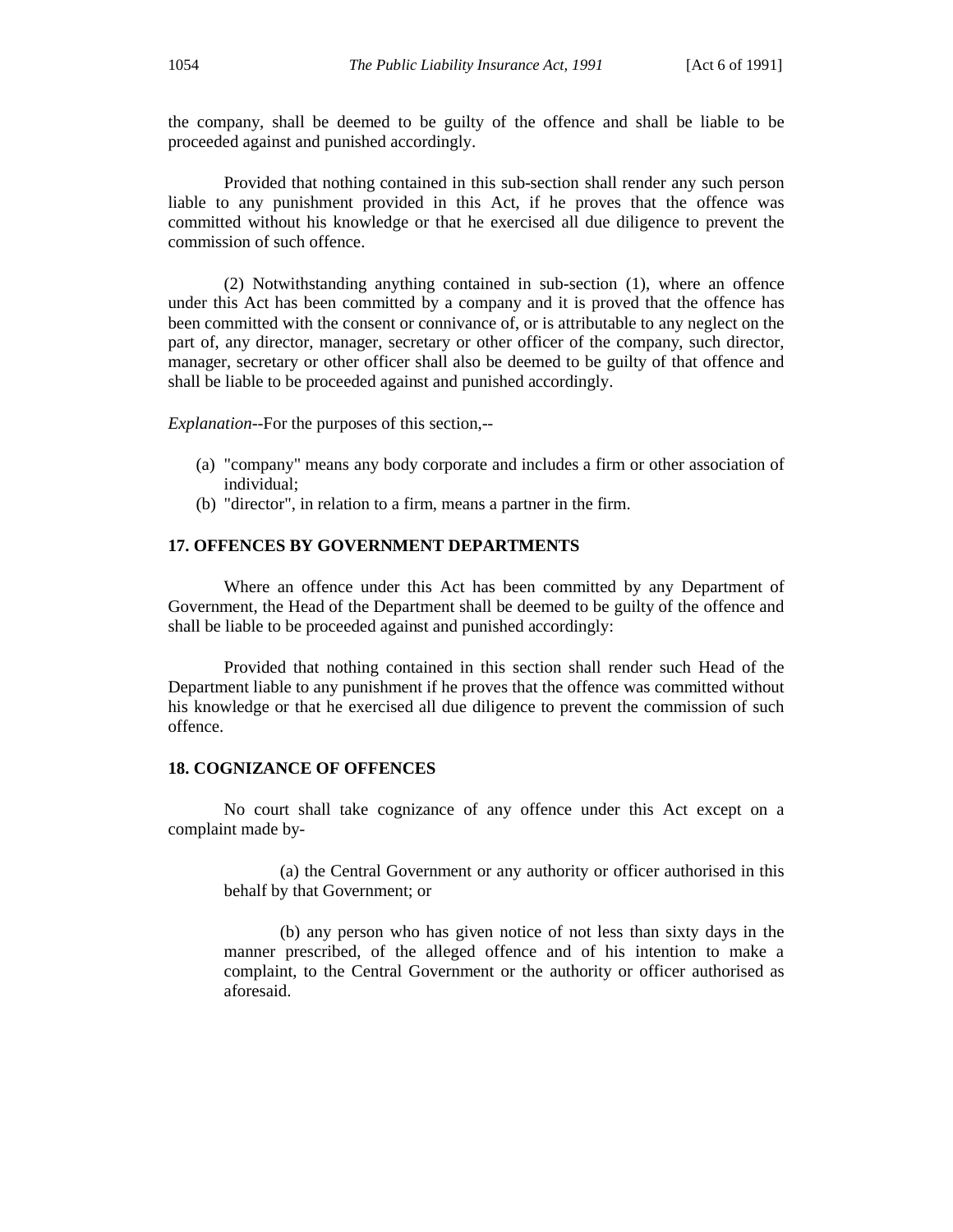## **19. POWER TO DELEGATE**

The Central Government may, by notification delegate, subject to such conditions and limitations as may be specified in the notification, such of its powers and functions under this Act (except the power under section 23) as it may deem necessary or expedient to any person (including any officer, authority or other agency).

#### **20. PROTECTION OF ACTION TAKEN IN GOOD FAITH**

No suit, prosecution or other legal proceeding shall lie against the Government or the person, officer, authority or other agency in respect of anything which is done or intended to be done in good faith in pursuance of this Act or the rules made or orders or directions issued thereunder.

#### **21. ADVISORY COMMITTEE**

(1) The Central Government may, from time to time, constitute an Advisory Committee on the matters relating to the insurance policy under this Act.

(2) The Advisory Committee shall consist of--

- (a) Three officers representing the Central Government;
- (b) two persons representing the insurers;
- (c) two persons representing the owners; and
- (d) two persons from amongst the experts of insurance or hazardous substances, to be appointed by the Central Government.

(3) The Chairman of the Advisory Committee shall be one of the members representing the Central Government. nominated in this behalf by that Government.

#### **22. EFFECT OF OTHER**

The provisions of this Act and any rules made thereunder shall have effect notwithstanding anything inconsistent therewith contained in any other law

#### **23. POWER TO MAKE RULES**

(1) The Central Government may, by notification, make rules for carrying out the purposes of this Act.

(2) In particular, and without prejudice to the generality of the foregoing power, such rules may provide for all or any of the following matters, namely-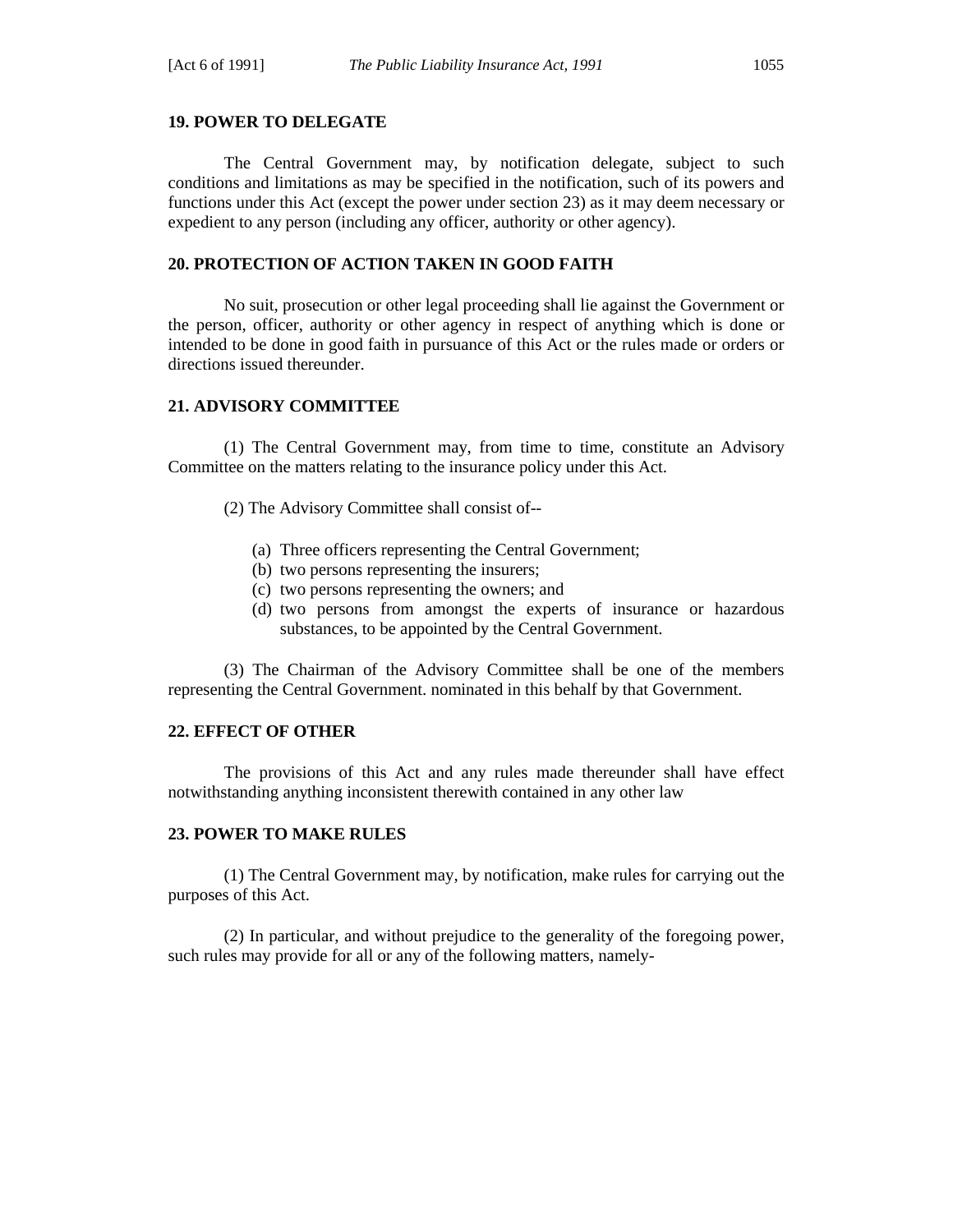$\frac{1}{1}$ [(a) the maximum amount for which an insurance policy may be taken out by an owner under sub-section (2A) of section 4;

(aa) the amount required to be paid by every owner for being credited to the Relief Fund under sub-section (2C) of section 4;

(ab) the manner in which and the period within the amount received from the owner is required to be remitted by the insurer under sub-section (2D) of section 4];

 $2^{2}$ [(ac) establishment and maintenance of fund under sub-section (3) of section 4];

(b) the form of application and the particulars to be given therein and the documents to accompany such application under sub-section (2) of section 6;

(c) the procedure for holding an inquiry under sub-section (4) of section 7;

(d) the purposes for which the Collector shall have powers of a Civil Court under sub-section (5) of section 7;

(e) the manner in which notice of the offence and of the intention to make a complaint to the Central Government shall be given under clause (b) of section 18;

(f) any other matter which is required to be, or may be, prescribed.

 $3(3)$  Every rule or scheme made under this Act shall be laid, as soon as may be after it is made, before each House of Parliament, while it is in session or a total period of thirty days which may be comprised in one session or in two or more successive sessions, and if, before the expiry of the session immediately following the session or the successive sessions aforesaid, both Houses agree in making any modification in the rule or scheme or both Houses agree that the rule or scheme should not be made, the rule or scheme shall thereafter have effect only in such modified form or be of no effect, as the case may be; so,. however, that any such modification or annulment shall be without prejudice to the validity of anything previously done under that rule or scheme.]

<sup>1</sup> Inserted by the Public Liability Insurance (Amendment) Act, 1992 dt. 31.1.92.<br>  $\frac{2}{\pi}$  Be lattered Thid

 $\frac{2}{3}$  Re-lettered, Ibid,

<sup>3</sup> Substituted by the Public Liability Insurance (Amendment) Act, 1992 dt. 31.1.1992.